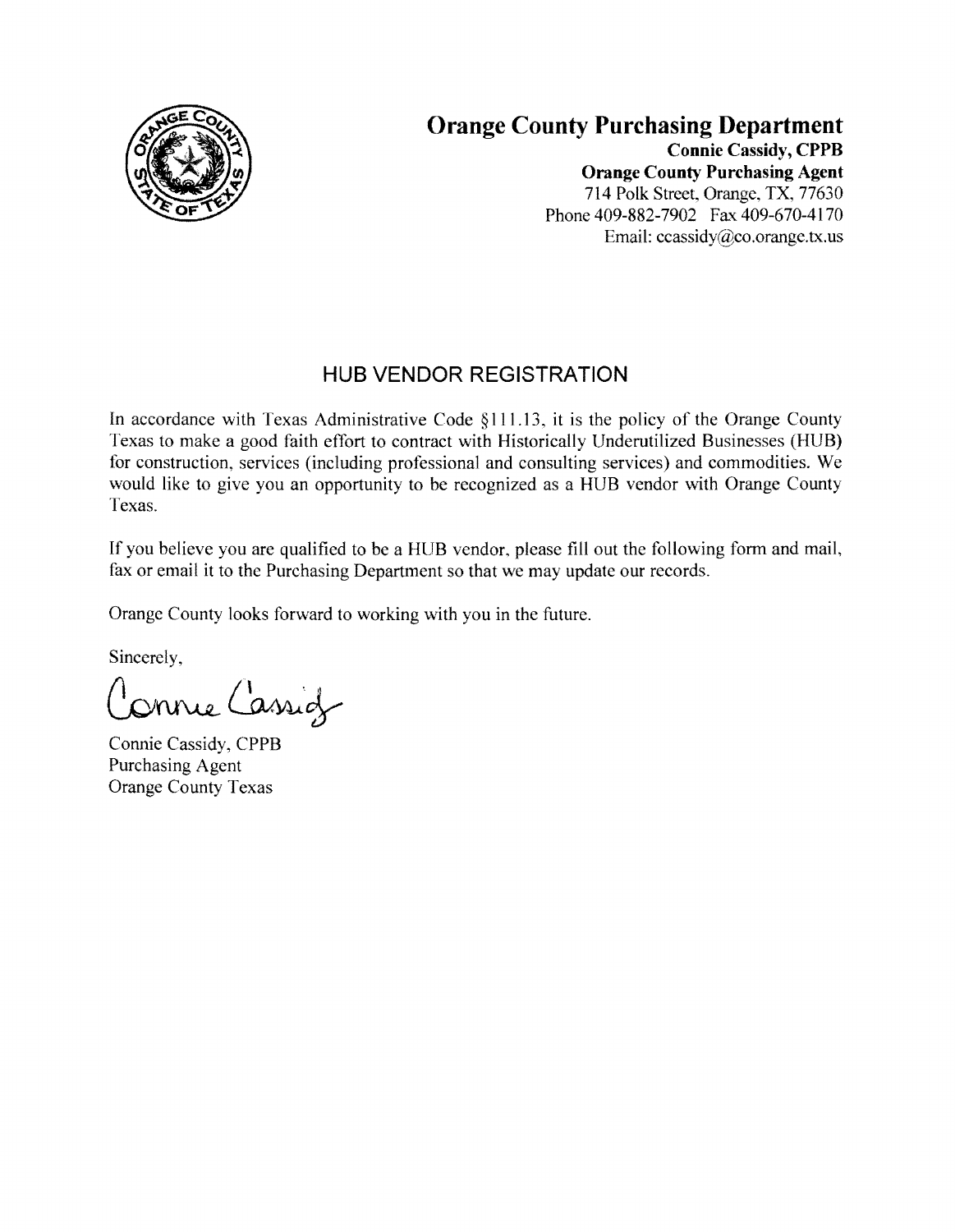#### **HISTORICALLY UNDERUTILIZED BUSINESS (HUB) HUB DISCLOSURE**

#### **1. Entity and/or Principal Owner Information:**

Name of Entity and/or Principal

Primary Address

Primary Contact

Telephone Number Facsimile Number Primary Email

## **2. HUB Status (Gender and/or Ethnicity):**

#### **3. HUB Number:**

## **4.** Description of Goods/Services Offered/Rendered (attach additional sheets as necessary):